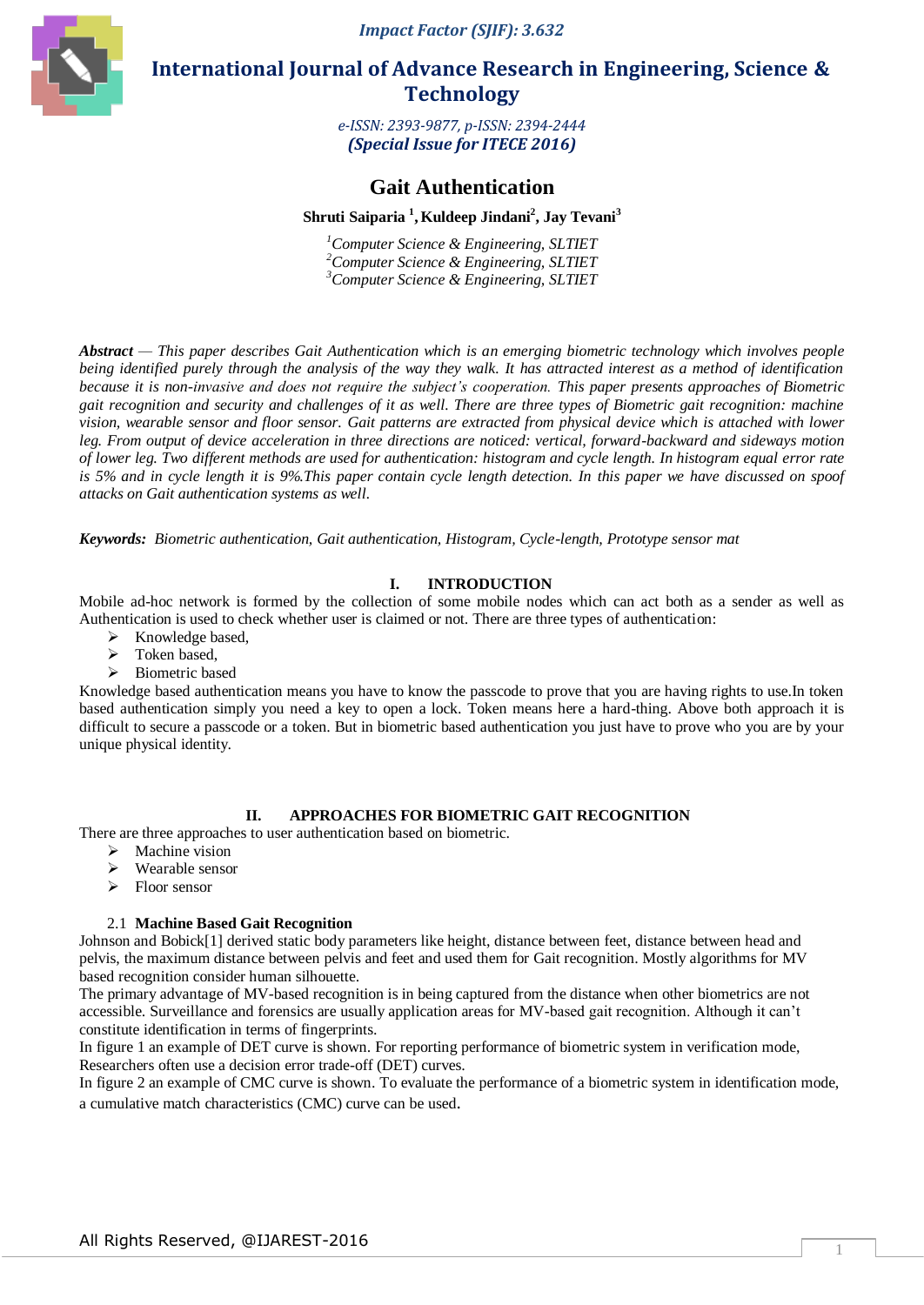

*Figure 1: An example of DET curve from [1]**Figure 2: An example of CMC curve from[1]*

## **2.2 Wearable-sensor Based Gait Recognition**

In WS-based gait recognition, gait is collected using body worn motion recording (MR) sensors . The MR sensors can be worn at different locations on the human body. It can be attached with hip or lower leg[1]. The acceleration of gait, which is recorded by the MR sensor, is utilized for authentication. In the MR sensor was attached to the belt of the subjects, around the right hip as shown in Figure 3.



*Figure 3: The MR sensor attached to the hip from [1] Figure 4: The MR sensor attached to the lower leg*



One of the main advantages of the WS-based gait recognition over several other biometric modalities is its unobtrusive data collection. The WS-based approach was proposed for protection and user authentication in mobile and portable electronic devices. With advances in miniaturization techniques it is feasible to integrate the MR sensor as one of the components in personal electronic devices

#### **2.3 Floor-sensor Based Gait Recognition**

In Floor-sensor approach, a set of sensors are installed on the floor as shown in figure:5.[1] Such sensors enable to measure features related to gait when a person walks on them. Orr and Abowd collected 1680 footstep profiles from 15 subjects. Using this data they achieved up to 93% correct recognition rate. FS- based features are stride length, stride cadence and time on toe to time on heel ratio for recognition. These features are 80% sufficient to recognize FS based data. One of the main advantages of FS-based gait recognition is in its unobtrusive data collection. The FS-based gait recognition can be deployed in access control application and is usually installed in front of doors in the building. Such systems can find deployment as a standalone system or as a part of multimodal biometric system. In addition to providing identity information, the FS-based gait system can also indicate location information within a building.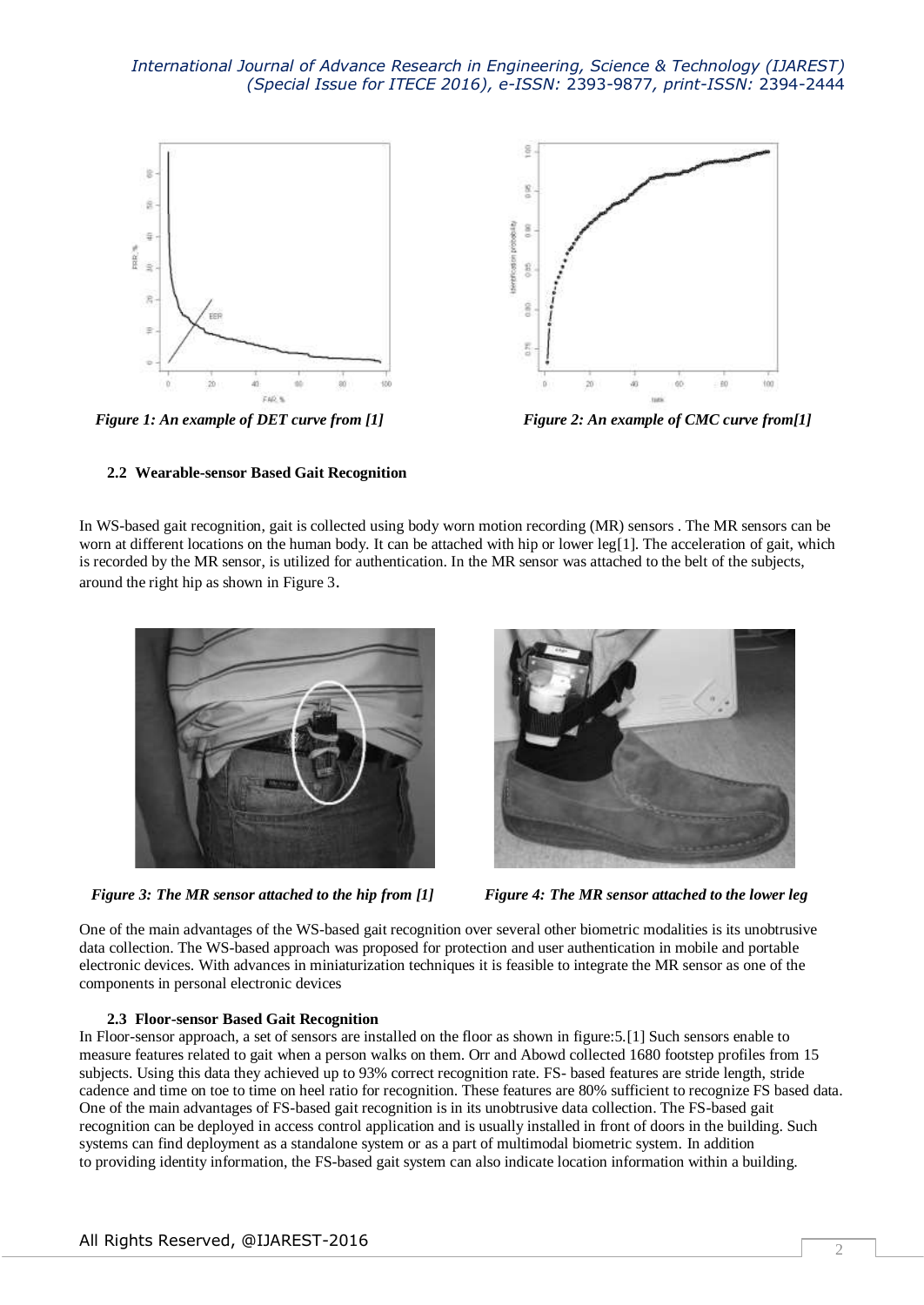



*Figure 5: A prototype sensor mat Figure 6: An example of silhouette extraction*

## *III. GAIT RECOGNITION ALGORITHMS*

There are mainly two algorithms for Gait Recognition.

- > Histogram
- $\triangleright$  Cycle length

## **3.1 Histogram**

A n-bit histogram of combined gait signal is computed and then histogram readings are normalized by the number of recorded observations. For calculating distance metric between two histograms we use following formula. This formula [5]gives absolute distance.

$$
dist(x, y) = \sum_{i=1}^{n} |x_i - y_i|.
$$

Here  $x_i$  is the probability of a data falling into bin I of the enrollment's normalized histogram x,

 $y_i$  is the probability of a data point falling into bin I of the verification's normalized histogram y.

The distance value represents similarity score between two gait samples.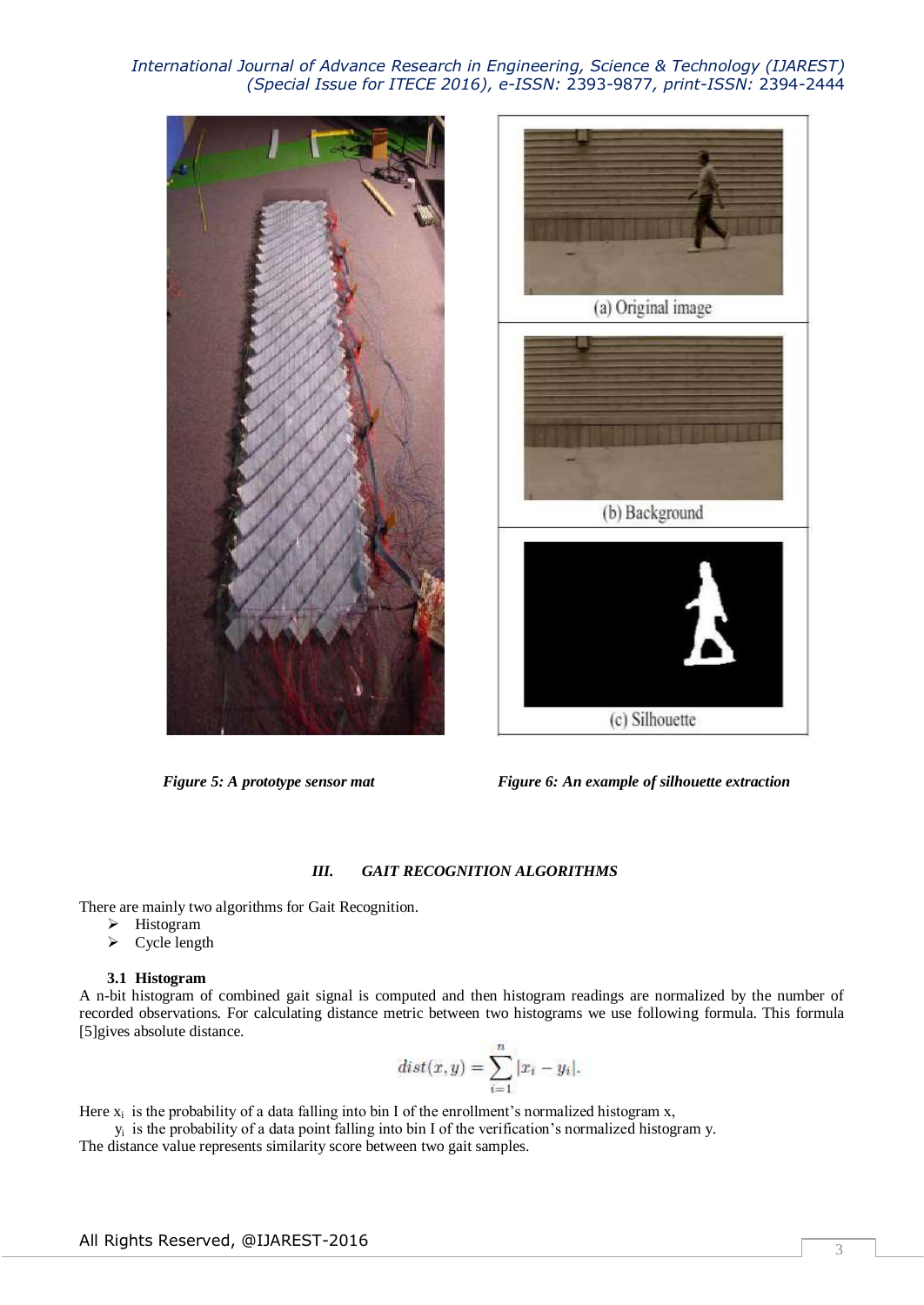

**Figure 7: The process of applying the histogram similarity method from [5]**

#### **3.2 Cycle Length**

The method is based on the comparison of gait cycle groups. The cycles are detected from the gait signal with help of the cycle length. The cycle groups are then created based on the observations point inside cycles. The cycle groups represent gait cycles as populations of general observation points. The idea of the comparison is to calculate similarity scores between corresponding groups and to create the similarity vector. The final comparison score is then determined based on the similarity vector.

**Finding the cycles**: The gait cycles are easiest to detect from the vertical acceleration signal. The data is first scaled by the formula [5],

$$
x_{i_f}=x_{i_o}-\bar{x},
$$

Where  $x_{if}$  is a scaled value,

- xio is an observed value and
- ¯x is the mean value of the data set.

After scaling the starting points of each cycle are observed, as shown in Figure 8.

**Cycle groups[5]**: The number of groups depends on the cycle length. The longer the cycle is, the more observation points there are in one cycle. The first observation points (points where acceleration is zero) from each cycle were collected to the first group G1, the second observations from each cycle created the second group G2, and so on until G16. An example of the groups is presented in Figure 9.

**Comparison of groups**[5]: The ideal situation is that the person walks in a similar style all the time. His speed

would be constant and his walking pattern would be the same. This would lead to equal gait cycles and therefore normally distributed gait groups because the values of the observation points at the same phase of the curve would be very close to each other. The variance of the cycle group would be very small and the mean value of the group could be used for comparison of the two different gait signals. Even though our experimental data represents far from ideal data set, the mean of the groups were still tested for comparison.

The similarity of the equal means for each group Gi of persons A and B were calculated by two sample t-tests[5]: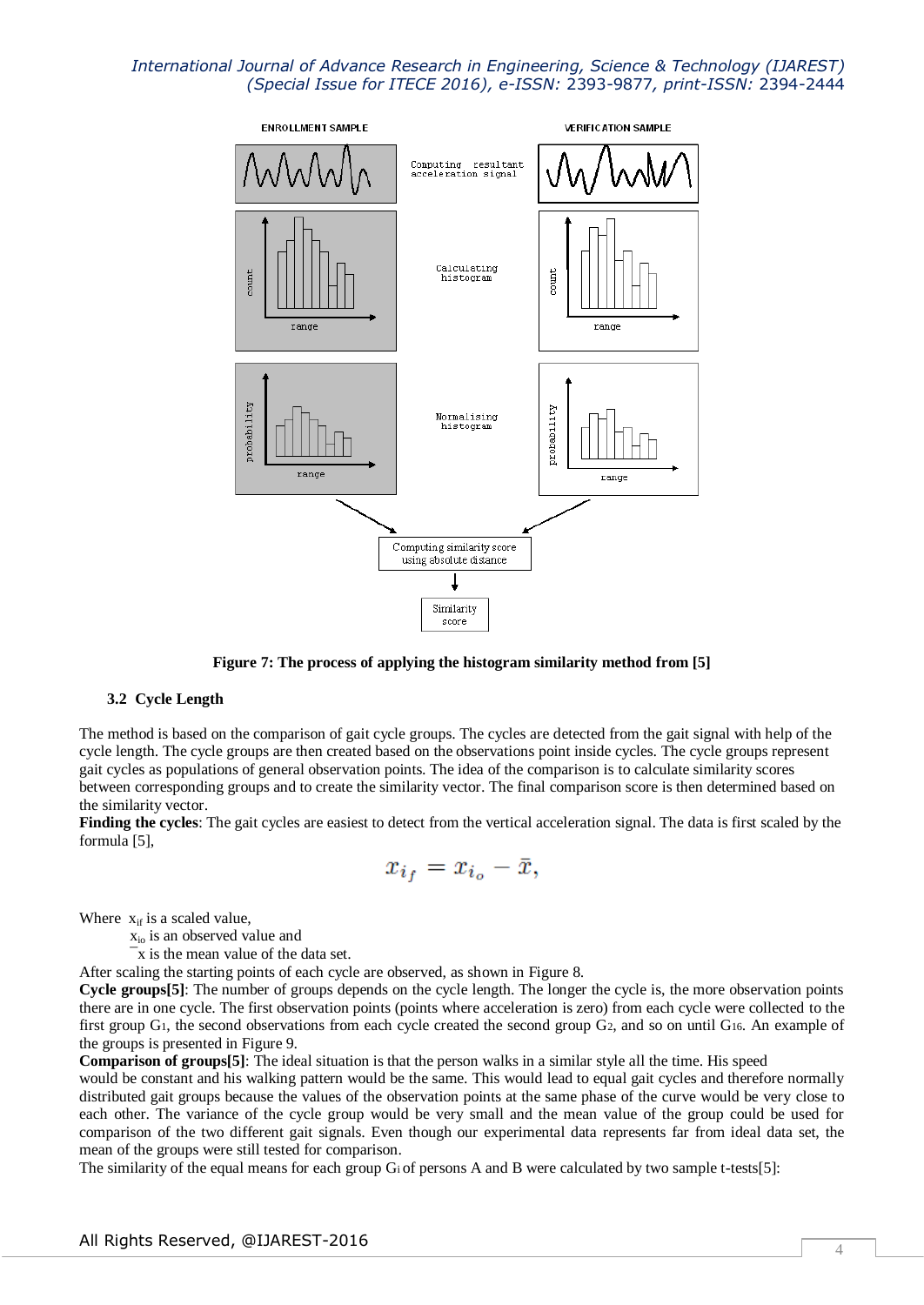$$
T_i=\frac{\bar{G}_{Ai}-\bar{G}_{Bi}}{\sqrt{\frac{s_{Ai}^2}{N_{Ai}}+\frac{s_{Bi}^2}{N_{Bi}}}}.
$$

The variances  $s_{Ai}$  and  $s_{Bi}$  of the groups were considered to be unequal. The sample size N is the same in all groups. After comparison between two persons datasets, the statistic value vector T contains 16 probability scores. In order to compare the statistical vectors, the final score value S was calculated. The final score comparisons were made based on the probability 0.27,

$$
S = \sum_{i=1}^{16} s_i,
$$

Where

$$
\begin{cases}\ns_i = 1, \ if \ T_i \ge 0.27, \\
s_i = 0, \ otherwise.\n\end{cases}
$$

The final similarity score S is then a value between 0 and 16.



*IV. ATTACKS ON GAIT BASED BIOMETRIC SYSTEM*

- 1) Typical points of attack on a biometric authentication system[3].
- 2) Presenting fake or imitated biometric to the sensor[7].
- 3) Submission of a previously obtained digital biometric sample[7].
- 4) The feature extractor is attacked so that it produces feature values dictated by the attacker[7].
- 5) Extracted feature values are substituted by the ones selected by the attacker in the fourth type of attack[4].
- 6) The score of the matcher is changed to produce a desired high or low matching score[2].
- 7) Attack on the database (i.e., modification) of biometric[6]
- 8) The transmission channel between the template database and matcher module is attacked (i.e., data in transit are Modified ).[4]
- 9) Alternation of decision (rejects or accepts).[3]

#### *V. CONCLUSION*